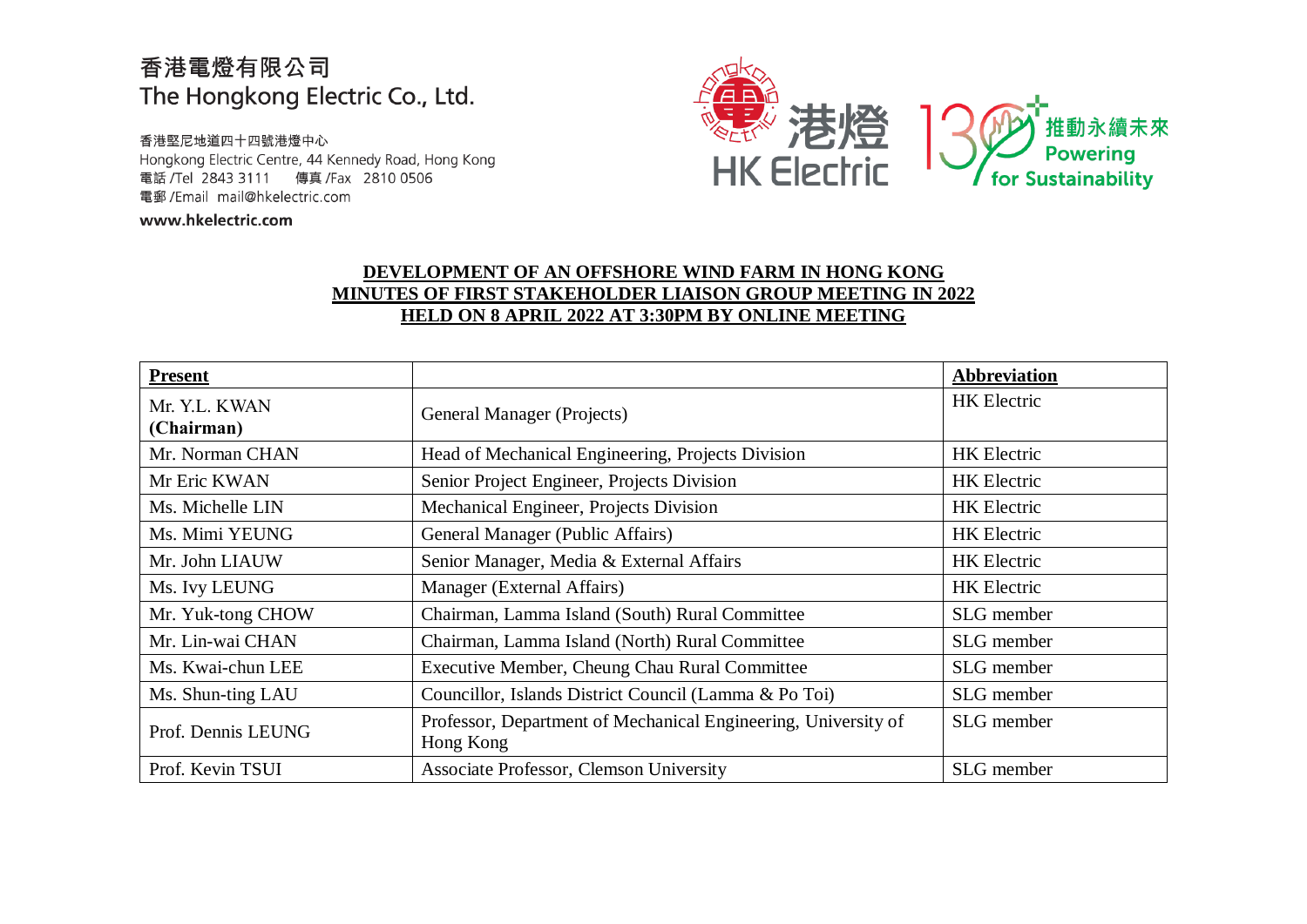| Prof. Jonathan WONG               | Director, Hong Kong Organic Resource Centre Certification<br>Limited/ Member, Council for Sustainable Development | SLG member |
|-----------------------------------|-------------------------------------------------------------------------------------------------------------------|------------|
| Mr. Siu-keung CHEUNG              | Chairman, Hong Kong Fishermen Consortium                                                                          | SLG member |
| Mr. Sheung-chun YEUNG             | Chairman, Hong Kong Fishermen's Association                                                                       | SLG member |
| Mr. Cliff TANG                    | Environmental Consultant/Member, Energy Advisory Committee                                                        | SLG member |
| Dr. William YU                    | CEO, World Green Organisation                                                                                     | SLG member |
| Ms. Nicole WONG                   | CEO, World Wildlife Fund - Hong Kong                                                                              | SLG member |
| Mr. Edwin LAU                     | Executive Director, The Green Earth                                                                               | SLG member |
| Mr. Rico WONG                     | Deputy Chief Executive, The Conservancy Association                                                               | SLG member |
| Mr. Terence FONG<br>(Facilitator) | Secretariat                                                                                                       | $ERM-HK$   |
| Ms. Jessica ZHANG                 | Secretariat                                                                                                       | $ERM-HK$   |
| Ms. Jolene WONG                   | Secretariat                                                                                                       | $ERM-HK$   |
| <b>Absent with Apologies</b>      |                                                                                                                   |            |
| Mr. Chi-ming YUNG                 | Chairman, Cheung Chau Rural Committee                                                                             | SLG member |

| <b>Items</b> | <b>Issues/Discussion</b>                                                                                                                                                                                                                                                                                           | <b>Follow-up Actions</b>                                                                          |
|--------------|--------------------------------------------------------------------------------------------------------------------------------------------------------------------------------------------------------------------------------------------------------------------------------------------------------------------|---------------------------------------------------------------------------------------------------|
| 1.           | <b>Opening Speech</b>                                                                                                                                                                                                                                                                                              |                                                                                                   |
| 1.1          | The Chairman Mr. KWAN welcomed all Members to attend the first Stakeholder<br>Liaison Group (hereafter referred to as "SLG") meeting in 2022. The SLG meeting<br>served to update the latest progress of the offshore wind farm project and to offer a<br>platform of communication with the project stakeholders. |                                                                                                   |
| 1.2          | The Facilitator Mr. FONG sought Members' agreement for voice recording in the<br>meeting. The audio recordings would be destroyed after the meeting minutes were                                                                                                                                                   | Meeting minutes are to be circulated<br>among all SLG members for<br>agreement and posted onto HK |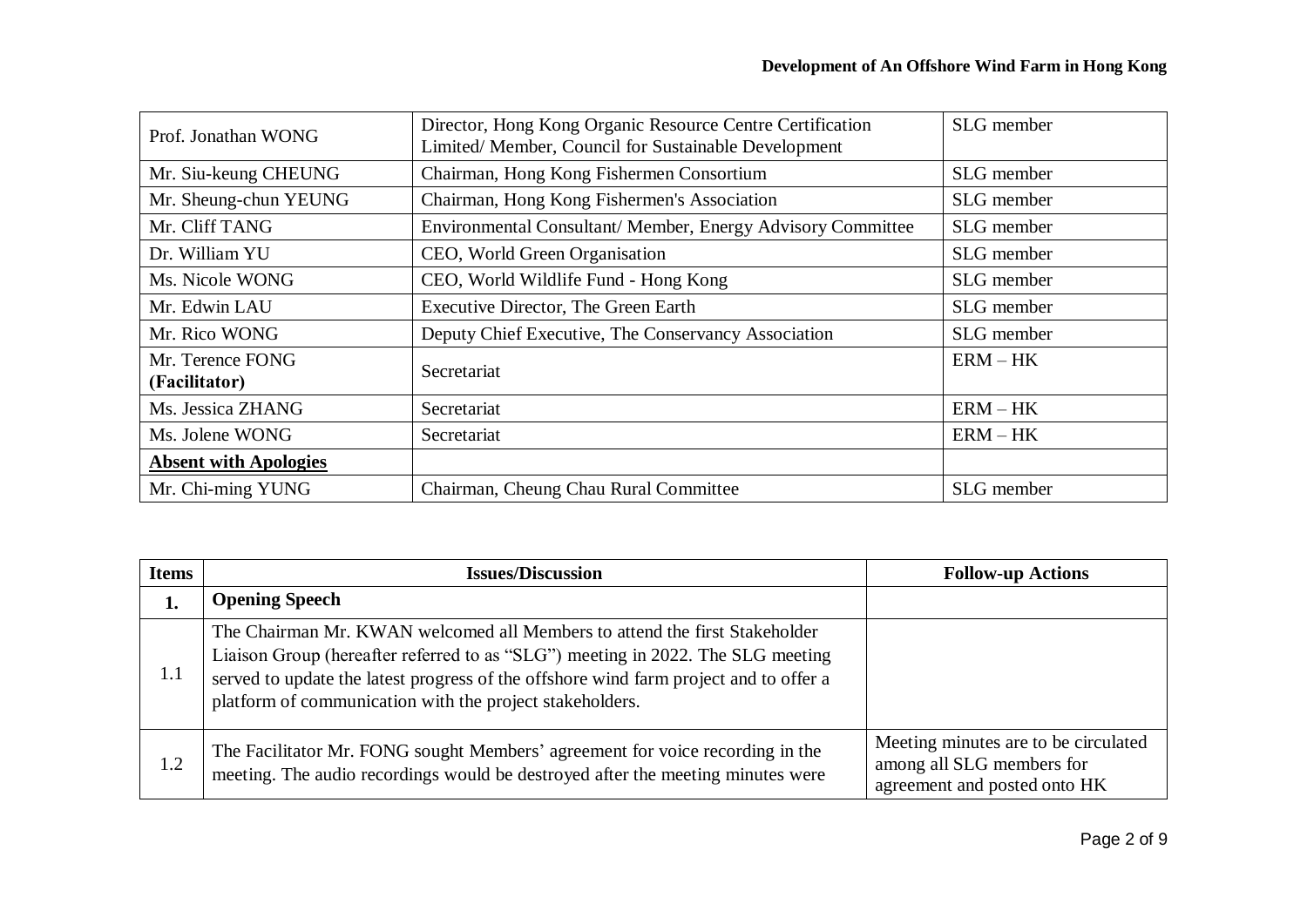|     | finalized. The Meeting minutes and meeting materials would be posted onto HK<br>Electric's website within one month after the SLG meeting.                                                                                                                                                                                        | Electric's website within one month<br>after SLG meeting. |
|-----|-----------------------------------------------------------------------------------------------------------------------------------------------------------------------------------------------------------------------------------------------------------------------------------------------------------------------------------|-----------------------------------------------------------|
| 2.  | <b>Introduction to SLG Members</b>                                                                                                                                                                                                                                                                                                |                                                           |
| 2.1 | Mr. FONG briefed Members the meeting agenda and introduced all participants<br>including the SLG members, HK Electric representatives and the Secretariat (ERM).                                                                                                                                                                  |                                                           |
| 3.  | <b>Terms of Reference</b>                                                                                                                                                                                                                                                                                                         |                                                           |
| 3.1 | Mr. FONG introduced the Terms of Reference of the SLG.                                                                                                                                                                                                                                                                            |                                                           |
| 4.  | <b>Project Background and Project Timeline</b>                                                                                                                                                                                                                                                                                    |                                                           |
| 4.1 | HK Electric representative Mr. CHAN presented the background of the project, of<br>which included the offshore wind farm location, basic wind farm information,<br>components of wind turbines and the proposed timeline of the Project.                                                                                          |                                                           |
| 5.  | <b>Project Technical Studies</b>                                                                                                                                                                                                                                                                                                  |                                                           |
| 5.1 | Mr. CHAN presented key findings from the previous wind measurement campaign.                                                                                                                                                                                                                                                      |                                                           |
| 5.2 | Mr. CHAN briefed the Members on technical studies so far undertaken and provided<br>key findings of the study results.                                                                                                                                                                                                            |                                                           |
| 6.  | <b>Variation on Environmental Permit</b>                                                                                                                                                                                                                                                                                          |                                                           |
| 6.1 | MR. FONG presented the progress and the proposed timeline of applying Variation of<br>Environmental Permit (VEP) for this Project. The necessity of VEP application, the<br>proposed project amendments and key findings of the environmental review were also<br>discussed.                                                      |                                                           |
| 7.  | <b>Discussion</b>                                                                                                                                                                                                                                                                                                                 |                                                           |
| 7.1 | An SLG member asked whether there were any changes in the wind resources measured<br>as compared with the original data collected ten years ago.<br>Mr. CHAN responded that the preceding 20-year wind data revealed the wind resources<br>would vary year by year. However, as the height and capacity of the wind turbines were |                                                           |
|     | increased, the slight variation in wind resources would not reduce the wind farm output.                                                                                                                                                                                                                                          |                                                           |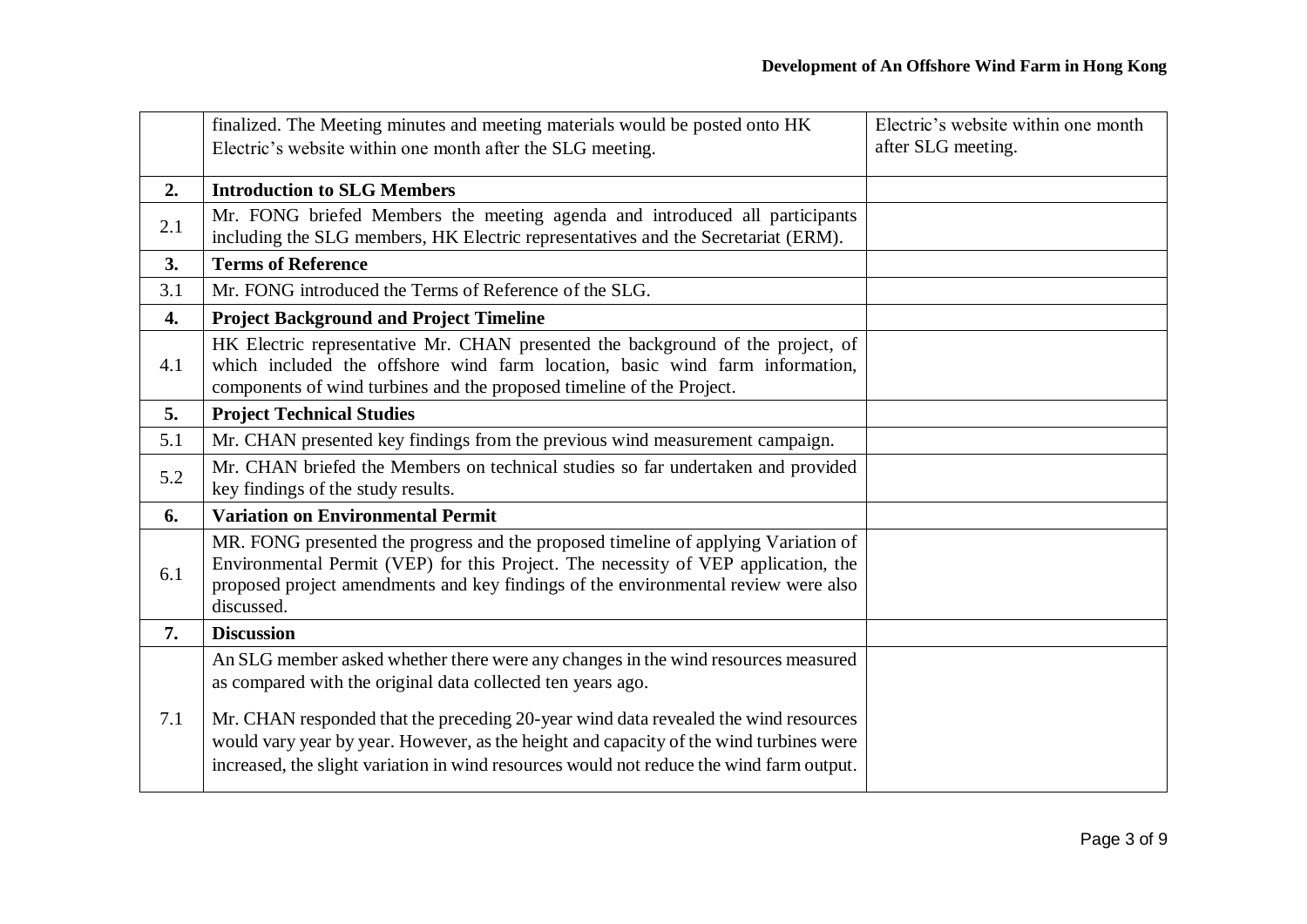| 7.2 | An SLG member enquired about the proportion of wind farm energy generation with<br>the total energy generation by HK Electric.                                                                                                                                                                                                                                                                                                                                                       |  |
|-----|--------------------------------------------------------------------------------------------------------------------------------------------------------------------------------------------------------------------------------------------------------------------------------------------------------------------------------------------------------------------------------------------------------------------------------------------------------------------------------------|--|
|     | Mr. CHAN responded that the wind farm output would be around 4% of the total<br>electricity generated by HK Electric.                                                                                                                                                                                                                                                                                                                                                                |  |
|     | An SLG member asked whether it would be possible to increase the capacity of the<br>wind farm within the current site boundary.                                                                                                                                                                                                                                                                                                                                                      |  |
| 7.3 | Mr. CHAN stated that the current site location was selected based on a comprehensive<br>site selection study. The site boundary of the proposed wind farm was designed taken<br>into consideration of many surrounding constraints, therefore the wind farm could<br>unlikely be extended in the current site in future. However, the capacity of this wind<br>farm had been increased from originally 100MW to currently 150MW due to<br>advancements in technology in these years. |  |
| 7.4 | An SLG member asked whether the change in wind turbine size would have any visual<br>impact or ecological impact.<br>Mr. FONG responded that 9 species of birds were identified to have collision risk, and<br>a bird collision risk assessment was conducted accordingly as part of the EIA. The risks                                                                                                                                                                              |  |
|     | were reassessed for this VEP and the results showed that there were no significant<br>changes in the collision risk as compared to the approved EIA.                                                                                                                                                                                                                                                                                                                                 |  |
|     | An SLG member asked whether the application of VEP had considered the new marine<br>resources data, just as the bird data did, as marine resources had been increased since<br>trawling has been banned in 2012.                                                                                                                                                                                                                                                                     |  |
| 7.5 | Mr. FONG responded that for both terrestrial and marine ecological assessment, the<br>baseline data were reviewed, and if there were any changes in the data, the impact<br>would be reassessed in order to match with the latest baseline condition. For example,<br>for the data on birds, it was found that the population of some species had increased.                                                                                                                         |  |
|     | Therefore, the baseline data was adjusted accordingly in the bird collision assessment.<br>As the height clearance between the lower blade tip of larger wind turbine and the sea                                                                                                                                                                                                                                                                                                    |  |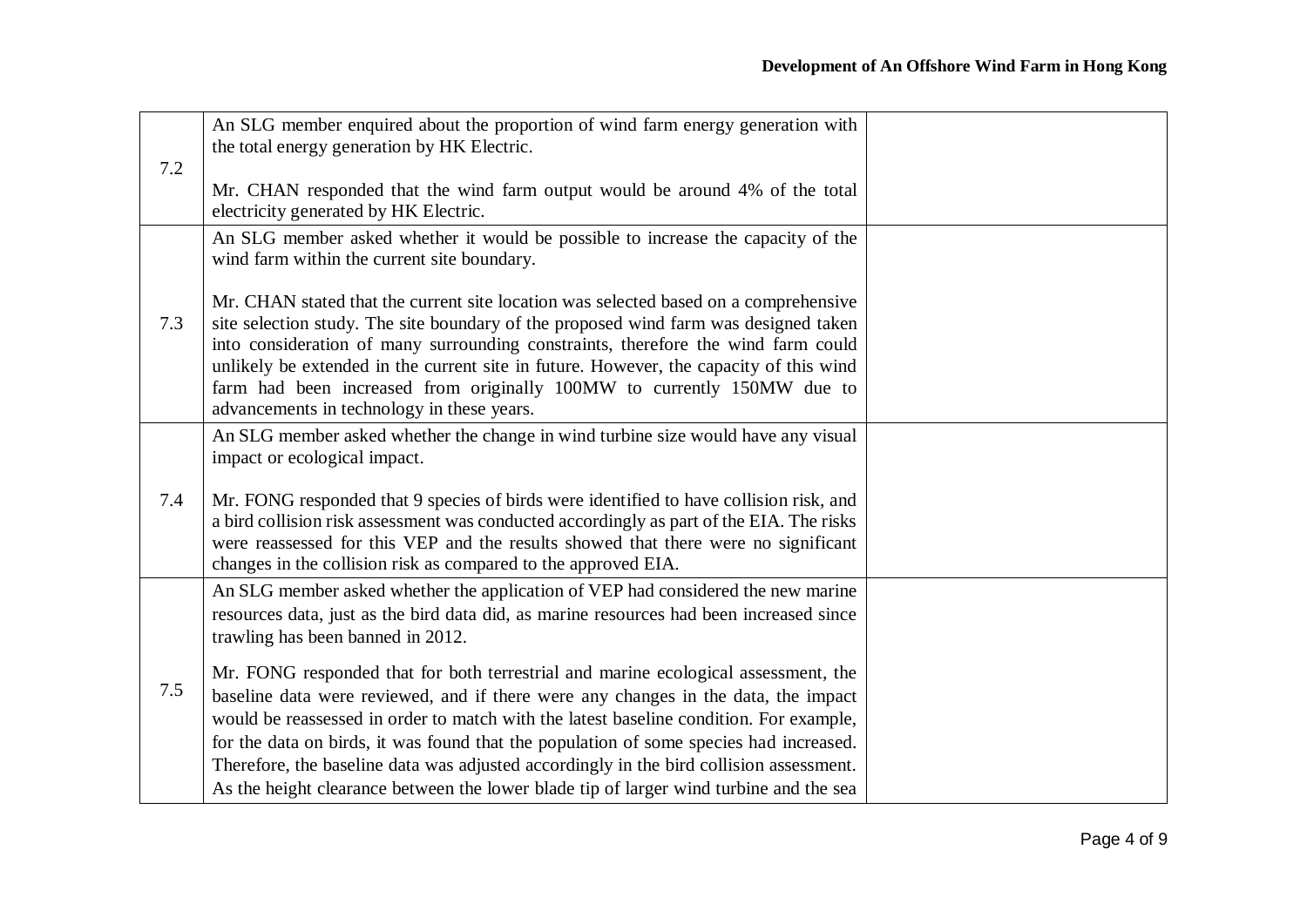|     | surface increased, the results of the updated bird collision assessment showed that there<br>was no significant change from the approved EIA. For the marine mammals, the data<br>was reviewed again with reference to AFCD's annual marine mammal surveys. The<br>review showed that the wind farm location experienced relatively low activity of finless<br>porpoises, therefore the impact was not expected to have a significant change compared<br>to the approved EIA.                                                                                                                                                                                                                                                                                                                                                                                                                                                                                                                                                                                                                                                                                                 |  |
|-----|-------------------------------------------------------------------------------------------------------------------------------------------------------------------------------------------------------------------------------------------------------------------------------------------------------------------------------------------------------------------------------------------------------------------------------------------------------------------------------------------------------------------------------------------------------------------------------------------------------------------------------------------------------------------------------------------------------------------------------------------------------------------------------------------------------------------------------------------------------------------------------------------------------------------------------------------------------------------------------------------------------------------------------------------------------------------------------------------------------------------------------------------------------------------------------|--|
| 7.6 | An SLG member mentioned that the wind farm location sited on a rather important<br>fishery area for fishermen, while the fishing grounds in Hong Kong were decreasing<br>continuously, the livelihoods of fishermen might be affected. Also, the piling works<br>might have relatively significant impact.<br>Mr. CHAN understood there might have fishing activities near Lamma Island, and<br>responded that the wind farm area, apart from the exclusion zone of 50 m radius from<br>individual wind turbines, would still be accessible to fishermen during operation of the<br>wind farm. Besides, according to the previous discussion conducted between fisheries<br>stakeholders, scour protection at the base of wind turbine foundations would create<br>artificial reefs like habitats which could potentially attract fisheries resources. Finally,<br>the number of wind turbines had decreased compared with the original proposal, the<br>potential impact to fisheries was therefore expected to decrease.<br>Mr. FONG supplemented that the piling method had been presented in the approved<br>EIA, which induced no change in the current VEP application. |  |
| 7.7 | An SLG member mentioned that the offshore wind farm project under CLP did not<br>involve piling works. He asked for the differences in foundation design of the two<br>projects and reminded any potential impacts should be addressed in a timely manner.<br>Mr. CHAN responded that according to information available, CLP's offshore wind<br>farm would adopt suction caisson foundation instead of piling. This foundation option<br>had also been considered by HK Electric at early stage. Mr. CHAN advised that the use<br>of piling method could avoid using suction cans of large diameter which would reduce                                                                                                                                                                                                                                                                                                                                                                                                                                                                                                                                                       |  |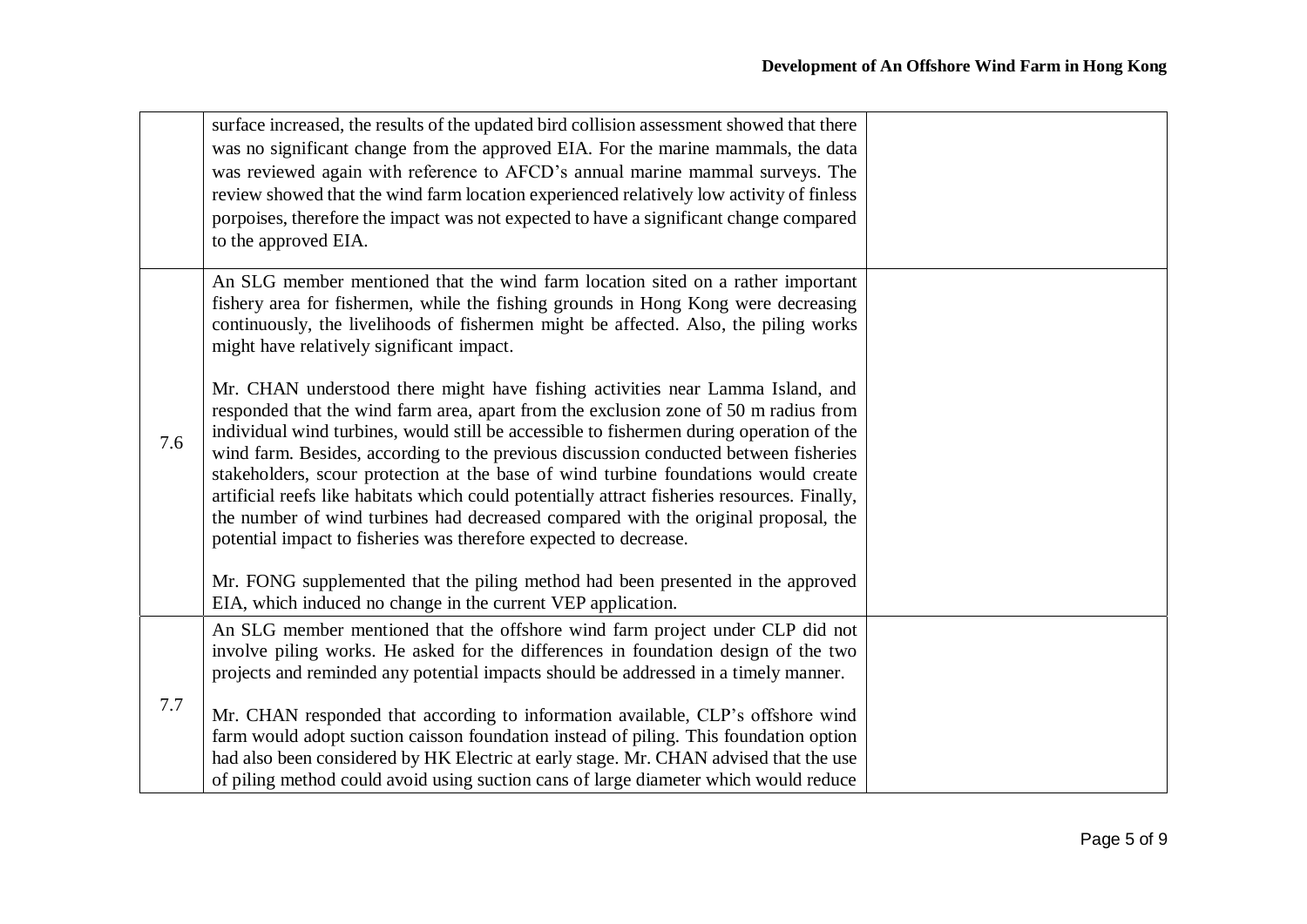|      | the extent of loss of seabed. Mr. CHAN added that piling would be prohibited between<br>December to May each year in order to minimize impact to the finless porpoises, and<br>the implementation of all recommended mitigation measures could minimize the<br>potential environmental impact.                                                                                                                                                   |  |
|------|--------------------------------------------------------------------------------------------------------------------------------------------------------------------------------------------------------------------------------------------------------------------------------------------------------------------------------------------------------------------------------------------------------------------------------------------------|--|
|      | An SLG member mentioned that he had heard about a case in Guishan offshore wind<br>farm where operation of the wind farm had to stop due to noise issue. The member<br>enquired whether this was true.                                                                                                                                                                                                                                           |  |
| 7.8  | Mr. CHAN responded that no relative Guishan wind farm information was available.<br>HK Electric would liaise with the related wind turbine suppliers to obtain the latest<br>information of wind turbine performance. Furthermore, monitoring for various<br>environmental parameters would be implemented including airborne and underwater<br>noise during the construction and operation phases to ensure compliance of noise<br>requirement. |  |
|      | An SLG member asked whether the suction caisson could attract more fishes or<br>shell fish to the base of the turbine.                                                                                                                                                                                                                                                                                                                           |  |
| 7.9  | Mr. CHAN responded that both suction can and piling would have their own<br>characteristics. The use of different piling methods for both wind farms would be<br>helpful in providing various data on the environmental performance for both foundation<br>options which could be valuable to future research purposes.                                                                                                                          |  |
|      | An SLG member asked whether the wind turbine could resist strong typhoons in view<br>of the increasing strength of typhoons in recent years.                                                                                                                                                                                                                                                                                                     |  |
| 7.10 | Mr. CHAN stated that the wind turbine model selected would be typhoon-resistant. In<br>fact, typhoon-resistant would be a basic requirement specified in the wind turbine<br>procurement specification.                                                                                                                                                                                                                                          |  |
| 7.11 | An SLG member asked that in view of the government's goal of carbon neutrality in<br>2050, if it was possible to speed up the development of wind farms.                                                                                                                                                                                                                                                                                         |  |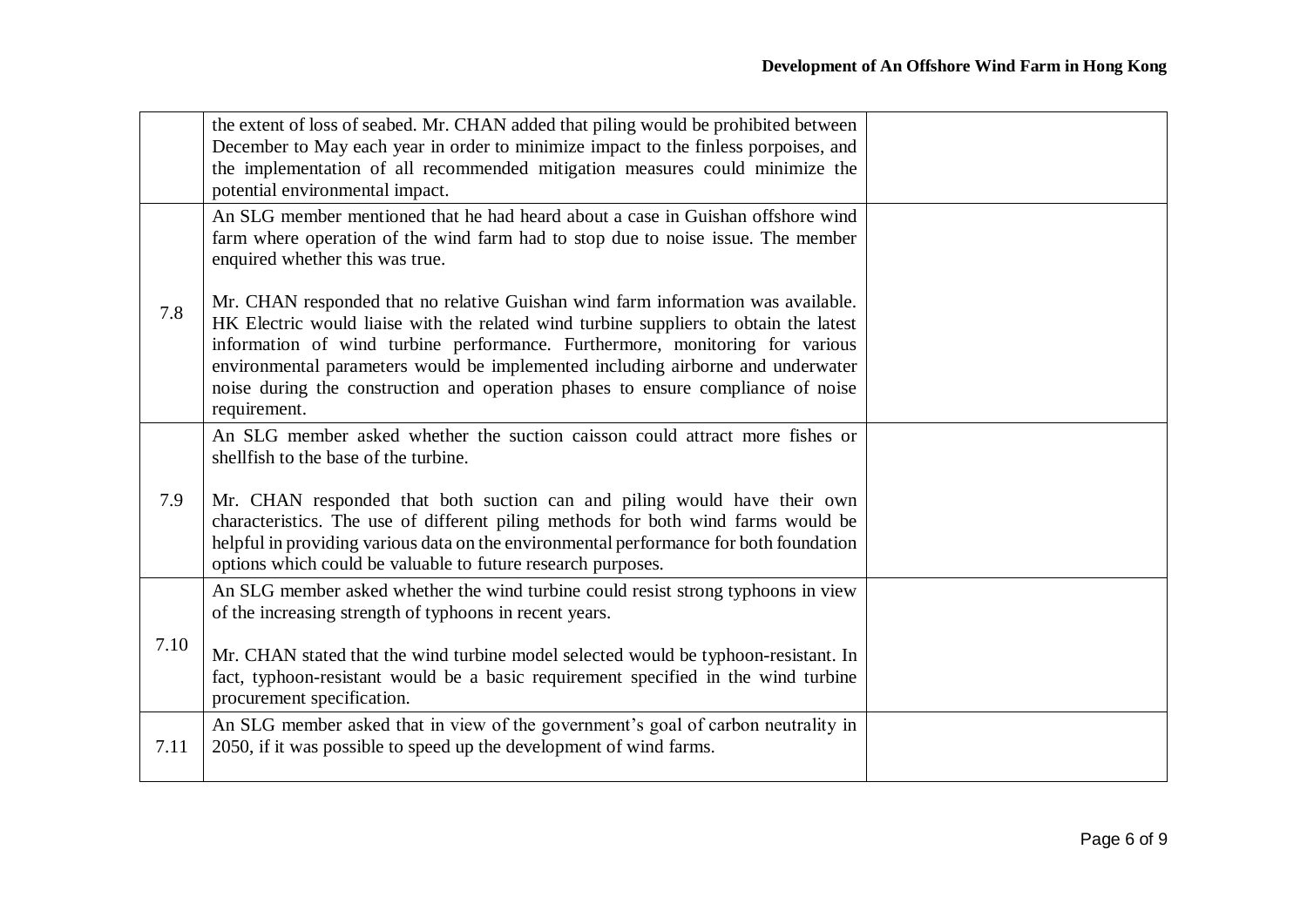|      | Mr. CHAN responded that with a fast development pace in offshore wind worldwide,<br>overseas wind turbine suppliers were already committed in large-scale projects. The<br>wind farm project in Hong Kong was of relatively small-scale, which would pose<br>difficulty in attracting overseas suppliers. Despite of this, HK Electric would keep<br>regular communication with all potential suppliers in order to ensure keeping abreast<br>of the latest market supply information. |  |
|------|----------------------------------------------------------------------------------------------------------------------------------------------------------------------------------------------------------------------------------------------------------------------------------------------------------------------------------------------------------------------------------------------------------------------------------------------------------------------------------------|--|
|      | An SLG member asked whether HK Electric had considered integrating leisure and<br>sight-seeing elements into the wind farm, such as painting colours or patterns on the<br>wind turbines.                                                                                                                                                                                                                                                                                              |  |
| 7.12 | Mr. CHAN responded that the colouring of wind turbines might be governed by<br>statutory requirements taking consideration of factors like aviation safety and visual<br>impact, etc. However, this suggestion could be considered if necessary. The design of<br>the wind farm would be fine-tuned during implementation stage to promote leisure<br>fishing and tourism.                                                                                                             |  |
|      | An SLG member asked about the definition of 50 m exclusion zone arrangement, the<br>approximate distance between wind turbines and the approximate depth of the piling<br>works.                                                                                                                                                                                                                                                                                                       |  |
| 7.13 | Mr. CHAN explained that the exclusion zone of 50 m radius from the wind turbine was<br>established for safety reasons. The distance between turbines would be determined by<br>the wind turbine supplier and the final selected wind turbine model. For the depth of<br>piles could not be determined at this stage as ground investigation study which was<br>necessary to determine the pile depth had not yet been conducted.                                                       |  |
|      | An SLG member raised concern that the spawning season of fish was around March<br>each year, and appealed to pay more attention on livelihoods of fishermen.                                                                                                                                                                                                                                                                                                                           |  |
| 7.14 | Mr. FONG clarified that piling works would be prohibited from December to May,<br>which would cover the spawning season of fish and piling would also be prohibited at<br>night. Further measures to mitigate the underwater noise impacts such as ramp-up piling                                                                                                                                                                                                                      |  |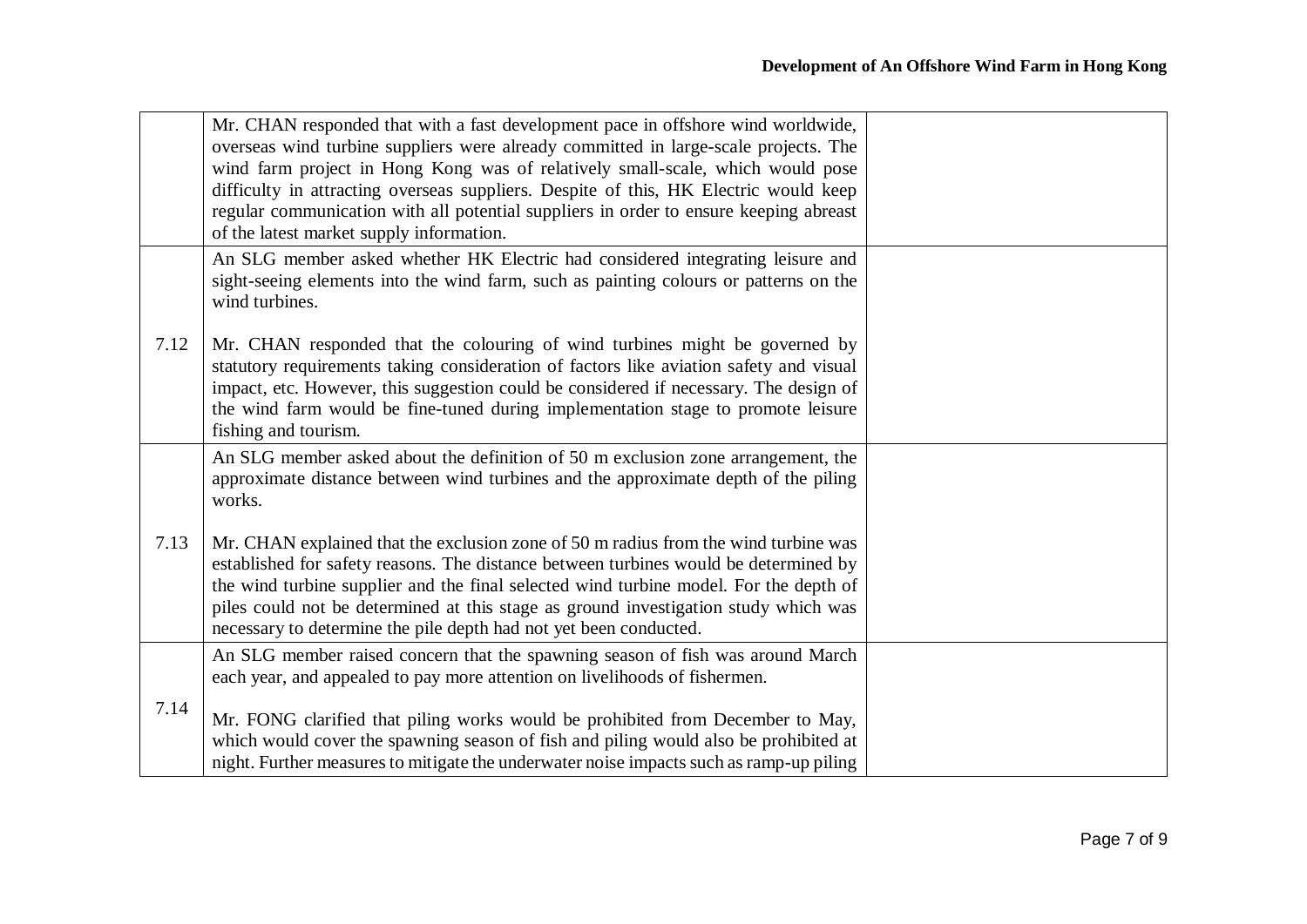|      | procedures would be employed. For fisheries impact assessment, the assessment was<br>conducted using the latest port survey data provided by AFCD.                                                                                                                                                                                                                                                                                                                                                                                              |  |
|------|-------------------------------------------------------------------------------------------------------------------------------------------------------------------------------------------------------------------------------------------------------------------------------------------------------------------------------------------------------------------------------------------------------------------------------------------------------------------------------------------------------------------------------------------------|--|
| 7.15 | An SLG member asked about the cost of electricity generation for the wind farm, its<br>cost effectiveness in reducing carbon emission, and whether the electricity tariff would<br>be increased.                                                                                                                                                                                                                                                                                                                                                |  |
|      | Mr. CHAN replied that no accurate cost estimation could be provided at this stage, and<br>the total cost information of the project was considered sensitive and confidential as<br>this could affect the future tendering process. For impact on electricity tariff, it could<br>only be accurately estimated after the cost was determined. However, considering that<br>it was a long-term project and the contribution of 4% to the total electricity generated<br>by HK Electric, the impact on tariff was not expected to be significant. |  |
| 7.16 | An SLG member enquired if any mitigation / compensation measures would be<br>reimbursed for the affected fishermen.<br>Mr. CHAN stated that HK Electric would maintain close communication with the<br>fishery sector in order to minimise impact resulted from the project to the fishermen.                                                                                                                                                                                                                                                   |  |
|      | This project could potentially have positive impacts to the fishermen. For example,<br>increase in leisure fishing and tourism activities that would increase job opportunities<br>for the fishermen.                                                                                                                                                                                                                                                                                                                                           |  |
| 7.17 | An SLG member asked as the term of SLG memberships was two years, would the<br>membership be reviewed and updated every year.                                                                                                                                                                                                                                                                                                                                                                                                                   |  |
|      | Mr. FONG responded that the membership would be reviewed and updated every two<br>years.                                                                                                                                                                                                                                                                                                                                                                                                                                                        |  |
|      | An SLG member enquired on the duration of the piling works.                                                                                                                                                                                                                                                                                                                                                                                                                                                                                     |  |
| 7.18 | Mr. CHAN responded that the duration of piling works depended on a lot of factors<br>such as condition of the seabed, design of the wind turbines and methodology of the<br>piling work, etc. and therefore the duration was difficult to determine. In view of cost,                                                                                                                                                                                                                                                                           |  |